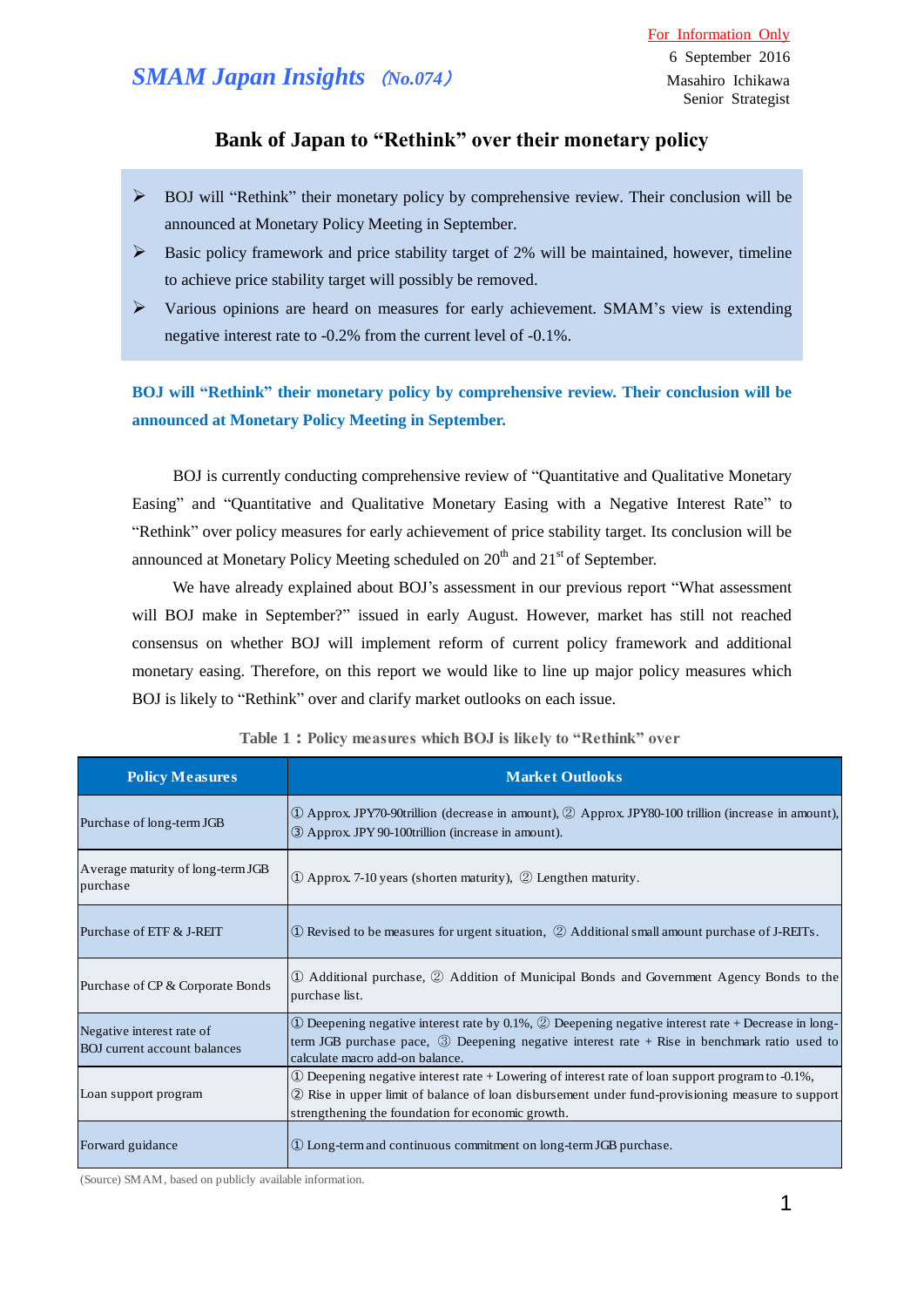## **Basic policy framework and price stability target of 2% will be maintained. However, timeline to achieve price target will possibly be removed.**

 Firstly, majority of the market view BOJ is unlikely to drastically revise its basic policy framework, based on its conclusion that previous policies were effective. Also, since inflation target is yet to be achieved, it is a broad consensus that further measures will be introduced by BOJ for early achievement. Main reasons for failure of achievement will be (i) low crude oil price, (ii) economic slowdown of emerging countries, (iii) consumption tax hike and (iv) slow wage growth.

 Secondly, as for price stability target, majority of the market view that target will remain at 2%. However, some project that timeline to achieve price target will be made more flexible and ambiguous by BOJ. In fact, "Quantitative and Qualitative Monetary Easing" is a short-term policy and if the main reason for unachieved price target is a particular event such as declining crude oil price, which BOJ cannot deal by merely exercising monetary policy, there is still a risk of not achieving the target in a short term, down the road. Therefore, we believe it is reasonable for BOJ to lower tone on price stability target timeline by adding phrase such as "at the earliest possible date" and to shift to a long-term endurable policy. Accordingly, we believe BOJ is quite likely to lower tone on price target timeline.

# **Various opinions are heard on measures for early achievement. SMAM's view is extending negative interest rate to -0.2% from the current level of -0.1%.**

Next, we would like to turn our attention on specific measures. There are market outlooks that BOJ will set a range of JPY70-90trillion per year in purchase of long term JGB which may slow pace of purchase, a revise from current purchase amount of approx. JPY80trillion per year. However, we believe there is low possibility for BOJ to set a range for purchasing amount of JGB. This is because, if BOJ buys JGB at lower limit of the range, this may trigger tapering speculation which could lead to JPY appreciation and rise in long term interest rate.

 Including various market outlooks, Table 1 (see page 1) summarizes major policy measures which BOJ is likely to "Rethink" over. Market views differ on whether additional monetary easing will be announced at the Monetary Policy Meeting on  $20<sup>th</sup>$  and  $21<sup>st</sup>$  of September. SMAM's view is BOJ will announce further deepening of negative interest rate by 0.1% at the same time as disclosure of results on comprehensive assessment. We believe its possibility is quite high, as BOJ Governor Kuroda recently mentioned that implementation of negative interest rates has shown an intended impact. However we need to watch out carefully, as the market has not reached consensus toward assessment results and policy measures, and therefore market volatility may temporarily increase after the announcement.